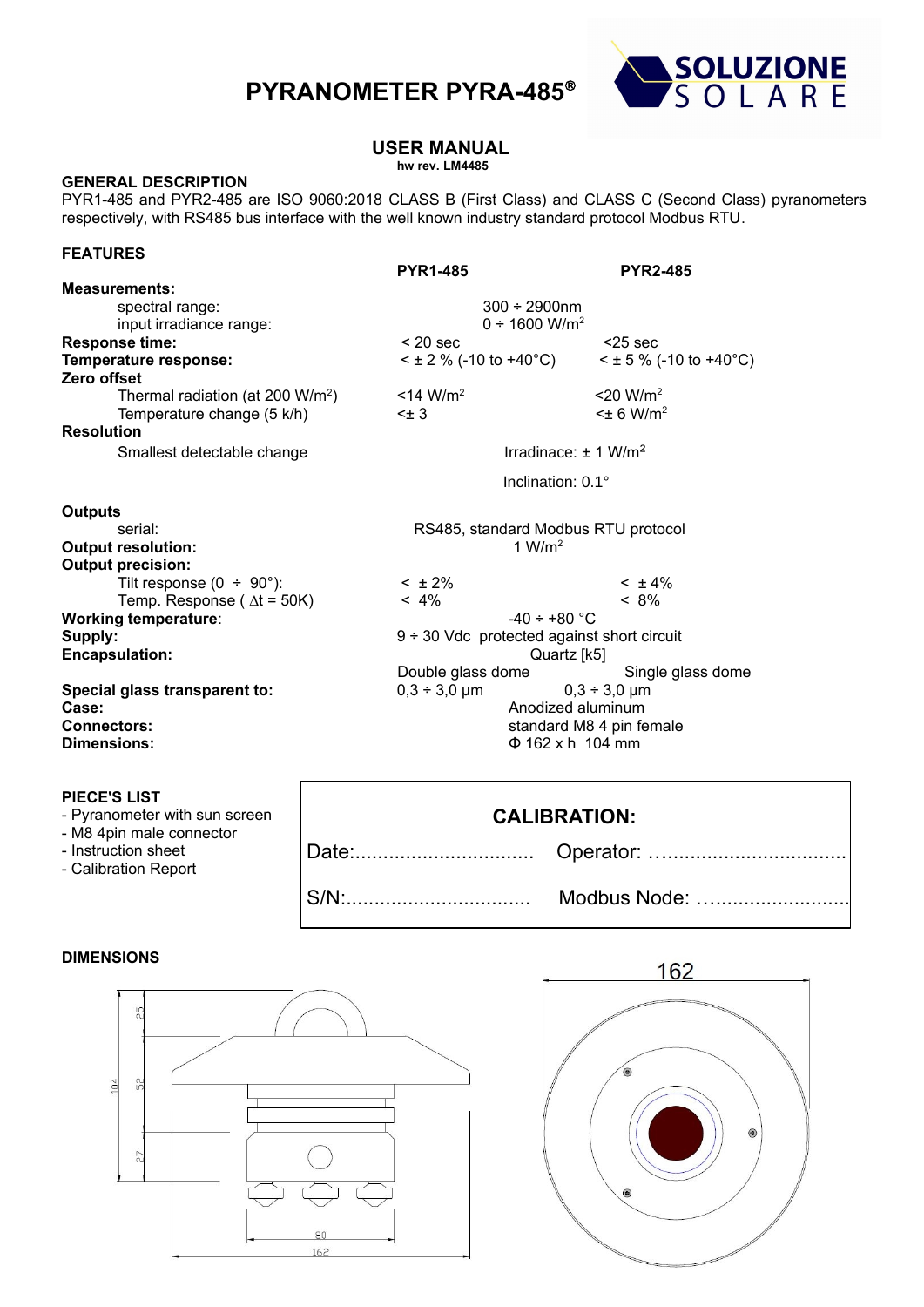#### **CONNECTIONS**

See the table below. Once connected the irradiance values comes out instantly.

**Fig.1 has correspondence with the rear side where you have to connect wires**

| # pin | <b>SolSol Cable Color</b> | <b>Description</b>                                   |
|-------|---------------------------|------------------------------------------------------|
|       | Green                     | RS485+/B, communication bus non inverting bus signal |
|       | Red                       | Power supply $12 \div 30$ Vdc                        |
| 3     | Green/White               | RS485-/A, communication bus inverting bus signal     |
| 4     | <b>Black</b>              | Power supply / 0 Vdc                                 |



**Fig.1 Front and back view of male connector** 

Data is accessible through Modbus's functions by 16 bits units called "registers". In the current implementation of PYRA-485 these registers are available:

| Register<br>hex | Register<br>dec | <b>Description</b>                                                                                               | <b>Access</b> | <b>NV save</b>          |
|-----------------|-----------------|------------------------------------------------------------------------------------------------------------------|---------------|-------------------------|
| 0x0101          | 257             | Current irradiance level [W/m <sup>2</sup> ]                                                                     |               |                         |
| 0x8802          | 34818           | Current body temperature [°C], 2-complent value, fixed point 14.2 format<br>(14 bits integer, 2 bits fractional) |               |                         |
| 0x0103          | 259             | Status, bit coded                                                                                                |               |                         |
|                 |                 | <b>Description</b><br>Bit                                                                                        |               |                         |
|                 |                 | Factory calibration/configuration<br>0                                                                           |               |                         |
|                 |                 | $1 = OK$ ; $0 = need recalibration$                                                                              |               |                         |
|                 |                 | Not volatile parameters<br>$\mathbf{1}$                                                                          |               |                         |
|                 |                 | $1 = OK$ ; $0 = default$ loaded, need to be changed/saved                                                        |               |                         |
|                 |                 | $\overline{2}$<br>Not used                                                                                       |               |                         |
|                 |                 | 3<br>Not used                                                                                                    |               |                         |
|                 |                 | Not used<br>4                                                                                                    |               |                         |
|                 |                 | 5<br>Watchdog                                                                                                    |               |                         |
|                 |                 | $1 =$ reset by watchdog timeout occurred; $0 =$ normal operation                                                 |               |                         |
|                 |                 | all undefined bits read as 0                                                                                     |               |                         |
| 0x8001          | 32769           | Serial number, least significant word                                                                            | R             |                         |
| 0x8002          | 32770           | Serial number, most significant word                                                                             | R             |                         |
| 0x8003          | 32771           | Firmware main version, hexadecimal                                                                               | $\mathsf R$   |                         |
| 0x8004          | 32772           | Firmware minor version, hexadecimal                                                                              | $\mathsf{R}$  |                         |
| 0x8005          | 37773           | Node address, range $1 \div 247$ , decimal, default 1                                                            | R/W           | Y                       |
| 0x8006          | 32774           | Bitrate, coded, range $0 \div 4$ , decimal, default 1                                                            | R/W           | $\overline{Y}$          |
|                 |                 | $0 - 9600$ bps                                                                                                   |               |                         |
|                 |                 | $1 - 19200$ bps                                                                                                  |               |                         |
|                 |                 | $2 - 38400$ bps                                                                                                  |               |                         |
|                 |                 | $3 - 57600$ bps                                                                                                  |               |                         |
|                 |                 | $4 - 115200$ bps                                                                                                 |               |                         |
| 0x8007          | 32775           | <b>Serial configuration, coded, range <math>0 \div 3</math>, decimal, default 0</b>                              | R/W           | Y                       |
|                 |                 | $0 - 8N1$ (8 bit / no parity / 1 stop bit)                                                                       |               |                         |
|                 |                 | $1 - 8E1$ (8 bit / even parity / 1 stop bit)                                                                     |               |                         |
|                 |                 | $2 - 801$ (8 bit / odd parity / 1 stop bit)                                                                      |               |                         |
|                 |                 | $3 - 8N2$ (8 bit / no parity / 2 stop bit)                                                                       |               |                         |
| 0x8008          | 32776           | Serial reply delay [ms], range $0 \div 100$ , decimal, default 1                                                 | R/W           | $\overline{\mathsf{Y}}$ |
| 0x8101          | 33025           | Not volatile params save command, write 1 to execute (then wait 1 s                                              | W             |                         |
|                 |                 | before to send next message)                                                                                     |               |                         |
| 0x8102          | 33026           | Software reset command, write 1 to execute (then wait 6 s before to                                              | W             |                         |
|                 |                 | send next message)                                                                                               |               |                         |

#### **CALIBRATION**

It is recommended to send to factory for verifying calibration after 2 years of outdoor work.

#### **MAINTENANCE**

Reading is reduced if the dome is not clean.

- 1. Keep the dome clean using water or alcohol.
- 2. Keep instrument levelled.
- 3. Recalibrate every 2 years.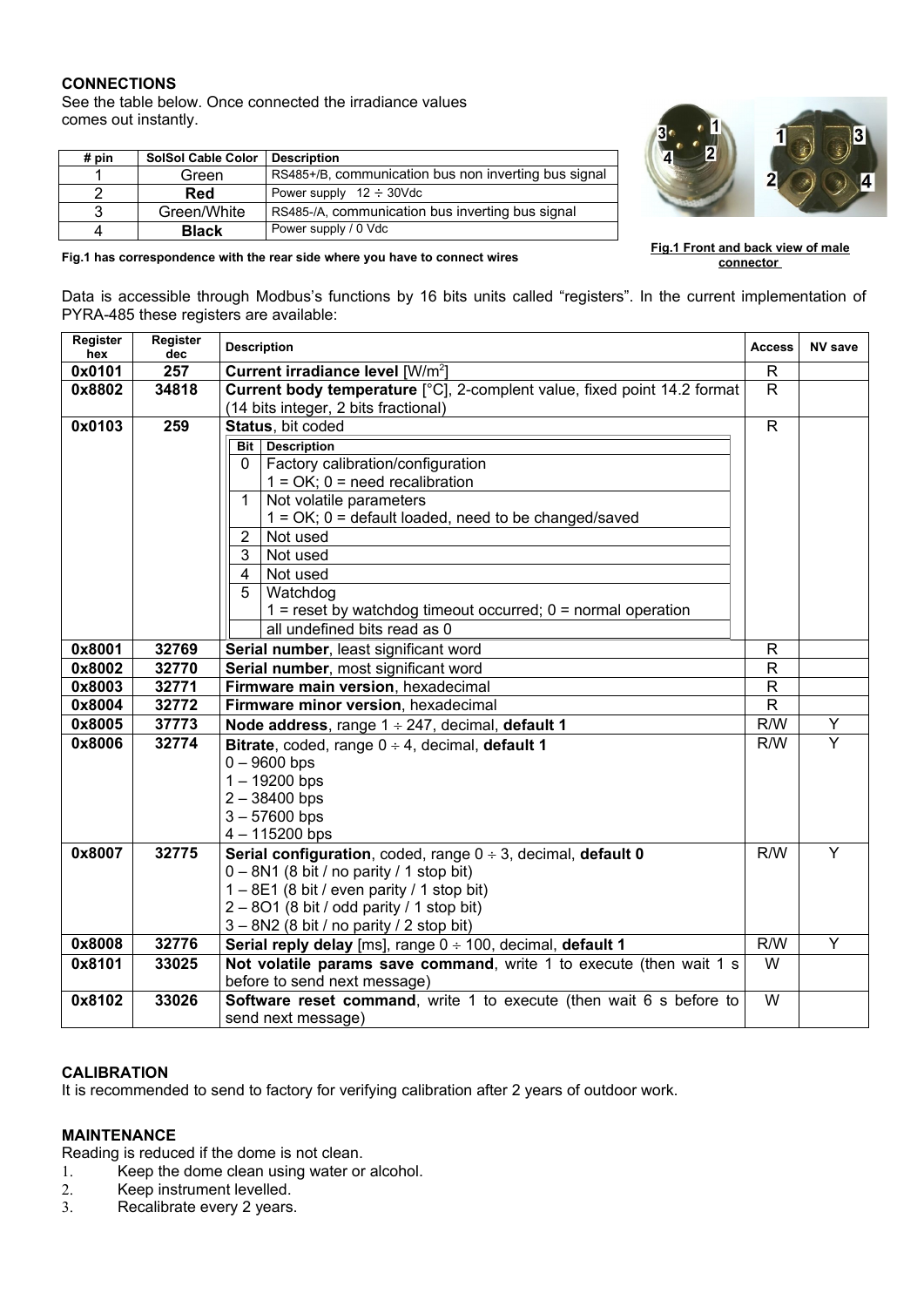#### **INSTALLATION**

It is recommended to install the product at a minimum height of 180cm above the ground.



M5 screw on flat bases \*screw's thread must be 0,4cm + distance between the pyranometer and the base. (approx. 1,5 - 1,8 cm long.)

#### **USER INFORMATION**

There are the following **fixing types**:

Bracket on pole;

With M5 screw on flat bases;

Inclinable bracket in degrees

#### **Read this document carefully before installation.**

Warranty is 2 years from date of invoice, subject to correct installation and use. Soluzione Solare accepts no liability for any loss or damage arising from incorrect use of the product. This device conforms to the EU 'CE' guideline 89/336/EEC73/23/EEC. Unauthorised modifications may void the warranty and CE validity. Visit our website for the latest product support information.

#### **CONTACTS**

Other information about our solar devices are available at: www.soluzionesolare.com/products/

For technical support, contact: support@soluzionesolare.it